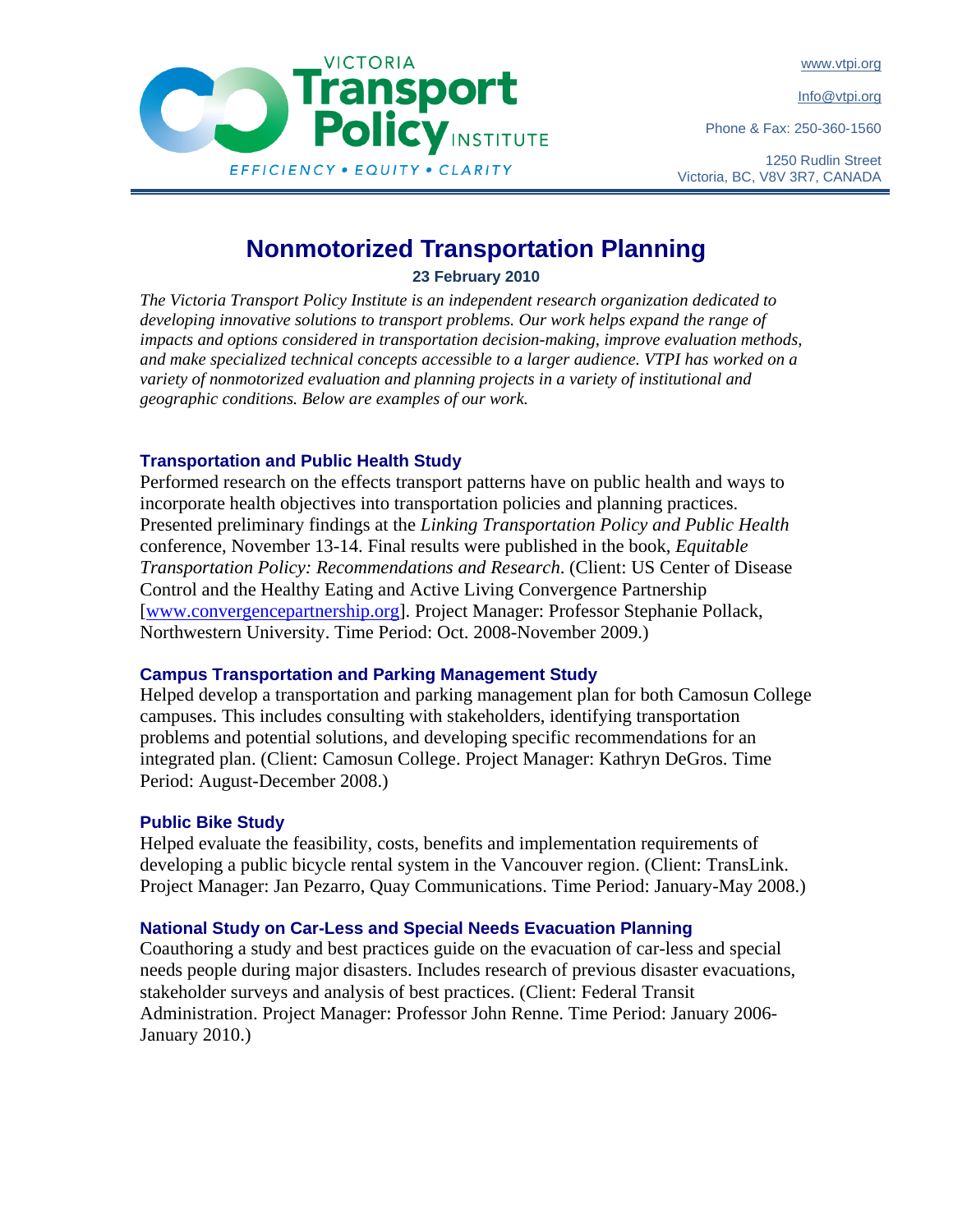#### **Planning for Active Transportation and Health - Healthy Rural Roads Project**

Investigated transportation and land use policies and programs to support public health objectives in Humboldt County, California. This project included research to identify strategies for reducing traffic crash risk and increasing physical activity in semi-rural communities. Presented results at workshops for the general public and public officials. (Client: Redwood Community Action Agency [www.rcaa.org]. With Nelson Nygaard Consulting. Time Period: Oct.-Dec. 2005.)

#### **Healthy Community Planning Best Practices: Population Health and Urban Form**

Investigated how urban form affects community health, including physical activity and fitness, crash risk, pollution exposure, community cohesion, and mental health, and how to create healthier communities. Produced, *Promoting Public Health Through Smart Growth* (www.vtpi.org/sgbc\_health.pdf). (Client: Smart Growth BC [www.smartgrowth.bc.ca]. Time Period: June-Sept. 2005).

#### **Resort Community Transportation Management Plan**

Provided guidance on incorporating transportation demand management strategies into the Whistler area transportation plan. Identified potential TDM strategies, predicted their impacts on travel volumes and traffic congestion, and developed a framework for evaluating their full benefits and costs. (Prime contractor: Delcan [www.Delcan.com], for Resort Municipality of Whistler [www.whistler.ca]. Time Period: September 2003 – February 2004).

#### **Federal Policies to Support Active Transportation**

Produced a background paper that identifies ways to incorporate public health objectives into transport planning, and recommends specific federal policies to encourage more physically active transportation, to provide information for a workshop on Active Transportation involving high-level federal government officials (www.vtpi.org/act\_tran.pdf). (Project Manager: Francine Godin. Client: Go For Green [www.goforgreen.ca]. Time Period: February-April 2003).

#### **Transportation and Social Exclusion Research**

Wrote and presented a paper titled *Social Inclusion As A Transport Planning Issue in Canada* (www.vtpi.org/soc\_ex.pdf), at a seminar at the University of Westminster in London, April 3-4, 2003 as part of a study to evaluate transport-related social exclusion issues in various countries. (Project Manager: Professor Karen Lucas, University of Westminster. Client: Federation Internationale de l'Automobile [www.fiafoundation.com]. Time Period: January – April 2003.)

#### **Social and Economic Impacts Guidebook**

Served as member of a team that developed "A Guidebook for Assessing the Social and Economic Effects of Transportation Projects," National Cooperative Highway Research Program Report 456 (http://gulliver.trb.org/publications/nchrp/nchrp\_rpt\_456-a.pdf). Project Manager: David Forkenbrock, Public Policy Center, University of Iowa. (Client: Transportation Research Board. Time Period: June 1999 to October 2000.)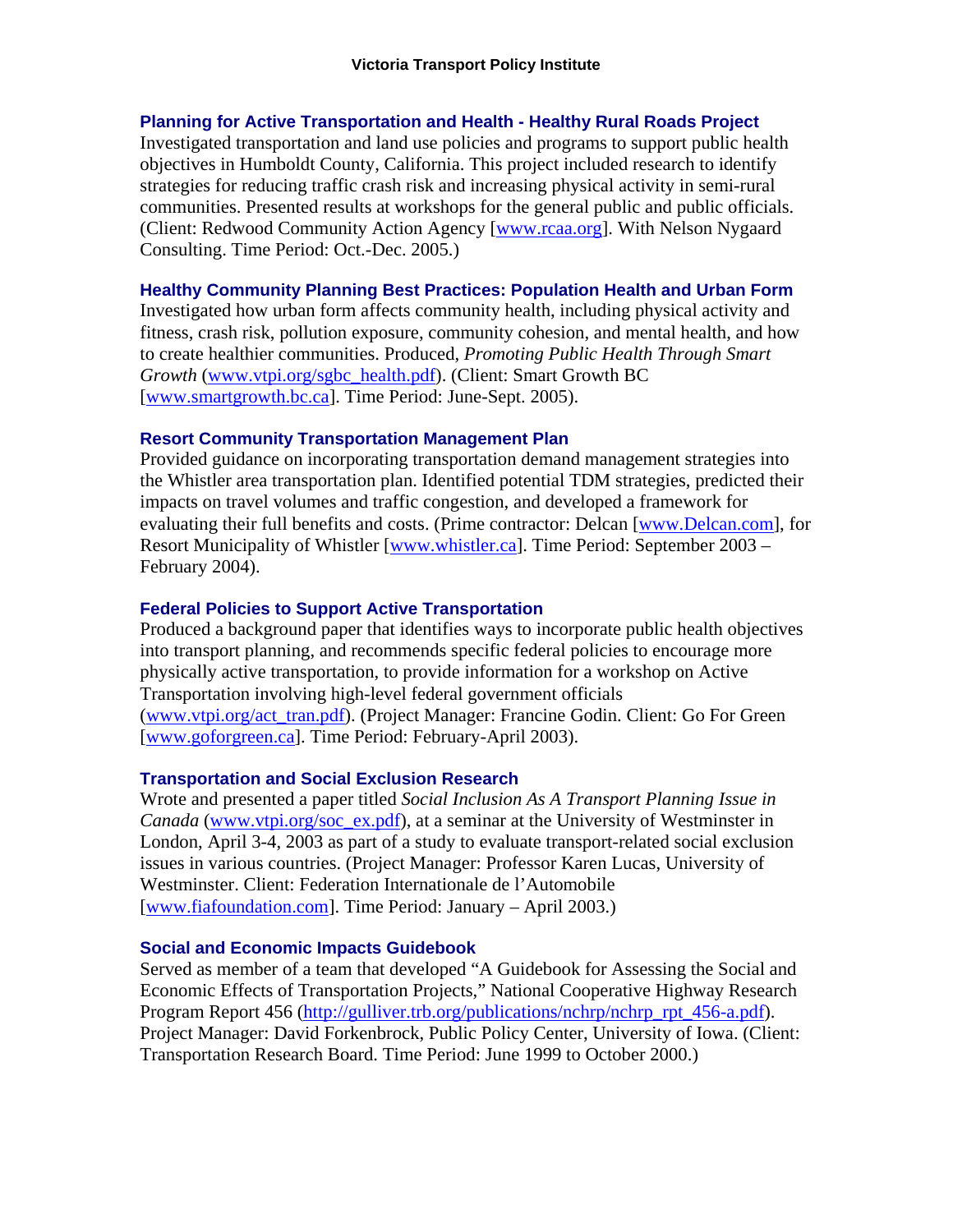#### **Developed Pedestrian and Bicycle Planning Guidebook**

Developed a pedestrian and bicycle planning guidebook for use by local planners titled, Building Walking and Cycling Communities; A Guide to Current Best Practices for the Development of Local Government Pedestrian and Cycling Plans, with Anne Fritzel. (Client: Ministry of Municipal Affairs, Victoria. Time Period: January to June 1999.)

#### **Helped Develop School Trip Management Guidebook**

Provided technical support in developing a guidebook for programs to encourage parents to use alternative modes when taking children to grade schools. (Client: *Way To Go* Program. Time Period: March to April 1998.)